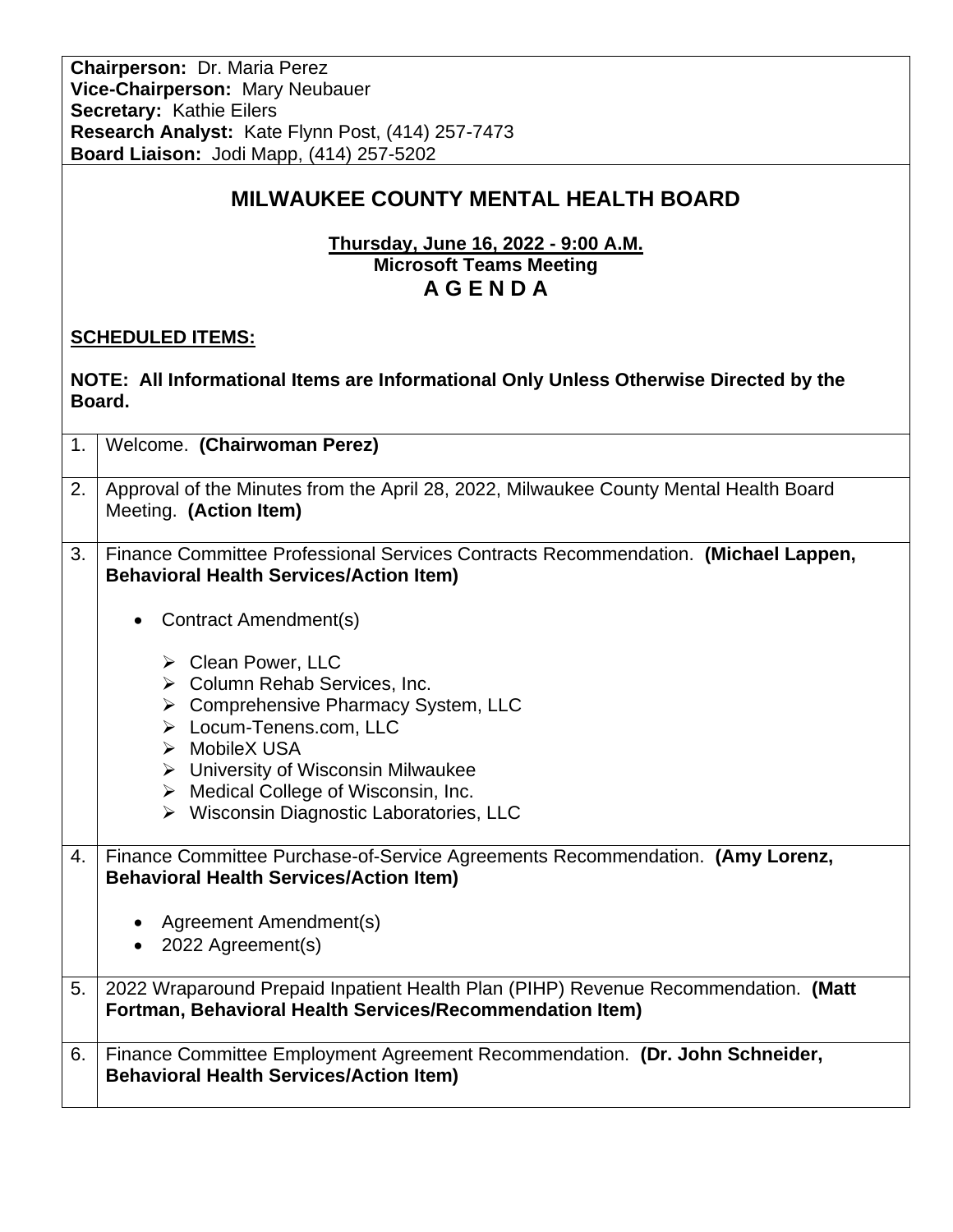## **SCHEDULED ITEMS (CONTINUED):**

| 7.  | Medical Executive Credentialing and Privileging Recommendations Report.<br>(Dr. Shane Moisio/Dr. M. Zincke, Behavioral Health Services/Action Item)                                                                                                                                                                                              |
|-----|--------------------------------------------------------------------------------------------------------------------------------------------------------------------------------------------------------------------------------------------------------------------------------------------------------------------------------------------------|
| 8.  | Hospital Infection Prevention and Control Program Annual Plan. (Linda Oczus, Behavioral<br>Health Services/Action Item) (The Quality Committee, at its meeting on May 2, 2022,<br>unanimously recommended approval of this Item.)                                                                                                                |
| 9.  | Office of Strategy, Budget, and Performance Quarterly Update on the State of Milwaukee<br>County's Interests and Matters Related to Behavioral Health Services and Follow Up on the<br>Cost-of-Living Adjustments (COLA) for Behavioral Health Division Employees. (Joseph<br>Lamers, Office of Strategy, Budget, and Performance/Informational) |
| 10. | Supplemental Information Related to the Cost of Living and Pay Range Adjustments for<br>Behavioral Health Services Employees. (Board Member Lutzow and Vice-Chairwoman<br><b>Neubauer - Verbal/Informational)</b>                                                                                                                                |
| 11. | Department of Human Resources Report on Efforts Made to Assist the Transition of Impacted<br>and Displaced Employees Due to the Hospital Closure. (Lisa Ruiz, Human<br><b>Resources/Informational)</b>                                                                                                                                           |
|     | 12. Update from the County Executive's Office and Report on Board Seat Vacancies, Current and<br>Future. (Schinika Fitch, Office of the County Executive - Verbal/Informational)                                                                                                                                                                 |
| 13. | The Department of Health and Human Services Strategic Plan Presentation. (Steve<br>Gorodetskiy, Department of Health and Human Services/Informational.)                                                                                                                                                                                          |
|     | 14. Administrative Update. (Michael Lappen, Behavioral Health Services/Informational)                                                                                                                                                                                                                                                            |
|     | 15. Achieving Racial and Health Equity: Strengthening Milwaukee County's Public Health<br>Infrastructure Mobilizing Action Toward Community Health Report by the University of<br>Wisconsin Population Health Institute School of Medicine and Public Health. (Board Member<br>Johnson/Informational).                                           |
| 16. | Mental Health Board Finance Committee Update. (Board Member Lutzow and Matt Fortman,<br>Department of Health and Human Services/Informational) (Update from the June 2, 2022,<br>and June 14, 2022, Preliminary Budget Presentation Meetings.)                                                                                                   |
| 17. | Overview of the 2020 Client Assistance for Re-Employment and Economic Support System<br>(CARES) Allocations for Community Resilience and Mental Health. (Matt Fortman,<br>Department of Health and Human Services/Informational)                                                                                                                 |
| 18. | Mental Health Board Quality Committee Update. (Vice-Chair Neubauer/Informational)<br>(Update from May 2, 2022, Meeting.)                                                                                                                                                                                                                         |